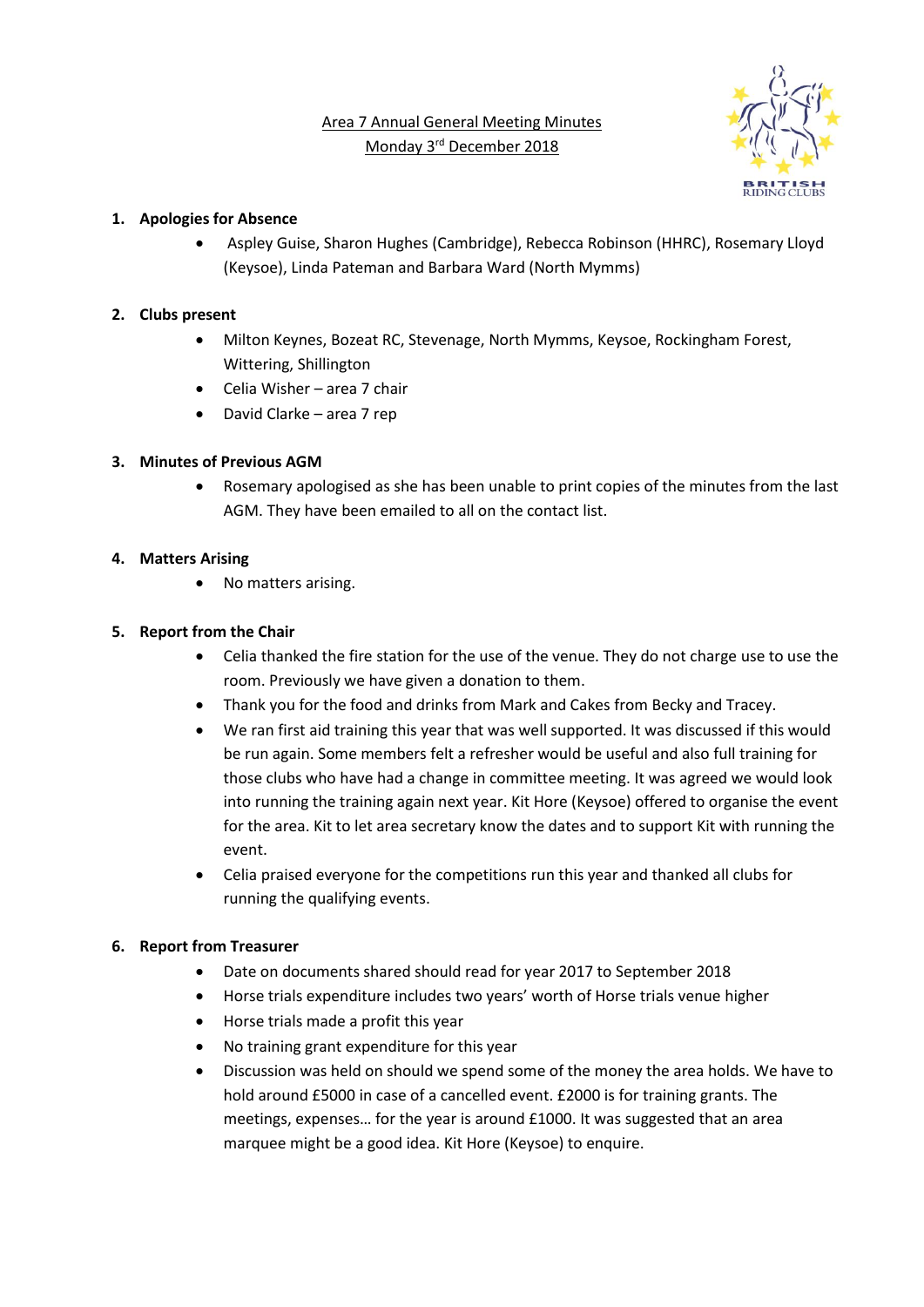#### **7. Area Rep Report**

• David was unable to attend – he sent his report below

2018 was a very good year for the area. We had a lot of well-run qualifiers and overall the numbers held up well despite the weather causing unfavourable ground conditions. At championships we were well represented with a particular highlight being the Horse Trials where an area 7 individual or team was placed in all classes. There are too many other highlights to list them all so I will take this opportunity to congratulate you all on your achievements. Over the last few years we have seen a step change in area 7 with the way events are being run. I think it's good to recognise this we are now at a point where post event feedback is generally more about tweaks here and there to improve rather than wholesale issues. It's down to a very dedicated team within the area that this has been possible. That team is across the range of clubs. I would like to make special mention to Helen McIntosh for her tireless efforts on the flu vacs and her attendance at most events to ensure that checking in is a seamless as possible. To Rachael Stevenson for all the work put into ensuring scoring queries are not the norm anymore. To Kelly Bellham & Becky Rayner for being at so events as a helping hand that does whatever's needed to make sure the day runs without hitch. That could be dealing with a fall, the occasional flu vac failure or just assisting with a judges question. There are plenty of others I could mention but don't have time to so thank you to everyone. I think the perfect example of how the area came together was at the Arena Eventing where the time was not on our side and we had a meeting that meant all managers got their say and we were able to postpone the 100 class before the majority of competitors had arrived. It wasn't a decision taken lightly but it was the right one to make.

Going forward we need to carry all this on. We want to increase participation in the DTM and this can be done by some subsidy of the competition and help getting people music and floor plans. We can also look to work on live scoring where possible to give the swiftest possible results. We have also discussed a possible area social so that we can get members together in a non-competitive environment. This would be nice as it embodies the part of the BRC motto.

Final couple of things from me, rules wise there are a few coming up first of which is BRC will follow the BE fall rule for all competitions. This will have implications for us as organisers and we need to be clear we understand them. The other rule updates are in the rule book and as always if you have a query about them please contact me I'll answer them. So all that's left is for me to wish you a Merry Christmas and a Happy new year. Here's to a great 2019.

• Jo raised a discussion with David regarding allocation of qualifiers to clubs. Currently we allocate the events around 6-12 months before the event. Every time we change the club running there new learning that has to take place rather than learning and improving from each event. It was suggested running for two or three years at a go. This idea was agreed at the meeting. **Action for all clubs to go back and discuss this idea**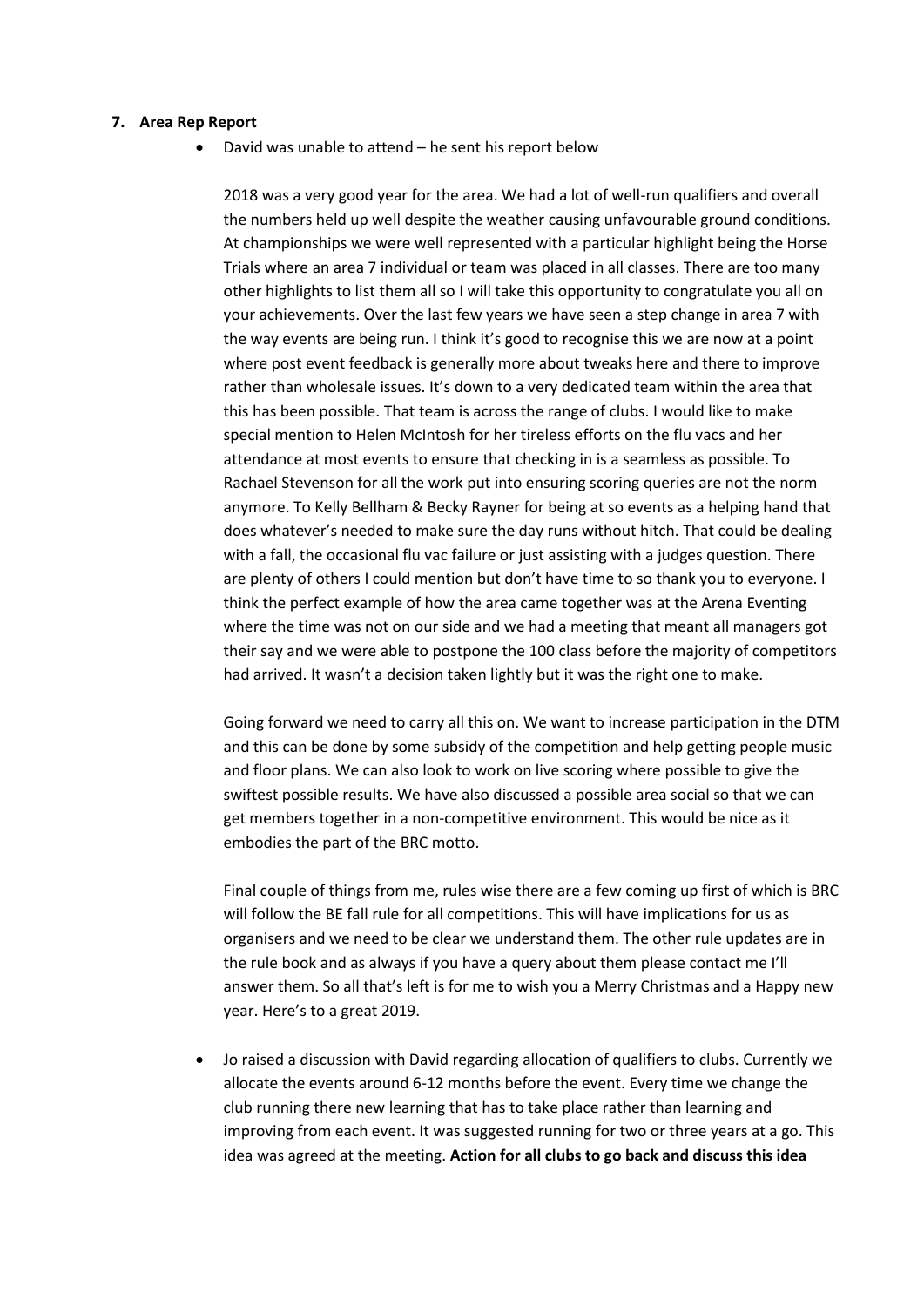# **with their committees. Also to think about offering to run an event for Winter 2019/202 and Summer 2020.**

• If you are running an event please do ask the committee to see who can best support at different events/roles. Discussions at area meetings to be held to gain offers of support. Rosemary quoted the rule book with regards to the official steward's role and their support when running an event.

Rosemary wanted to say a few words

- Well done to Rebecca Rayner from our area who won BRS volunteer of the year award
- Well done to every club as we have had lots of placing at National Championships including many wins across all the disciplines!

## **8. Setting of Area Liaison Fees**

- It was asked what the area fees pay: area 7 meeting expenses, official stewards expenses, donation to the fire station, postage, printing…
- Fees are staying at £40 this year.

| <b>Role</b>              | <b>Current</b>         | <b>Proposed</b>          | <b>First and Seconded</b> |
|--------------------------|------------------------|--------------------------|---------------------------|
| Chair                    | Celia Whicher          | Celia Whicher            | Rachael and               |
|                          |                        |                          | Rebecca                   |
| <b>Vice Chair</b>        | Mark Irwing            | Mark Irwing              | Kelly and Helen           |
| Secretary                | <b>Rosemary Batten</b> | <b>Rosemary Batten</b>   | Lesley and Mark           |
| <b>Minutes Secretary</b> | Rachael Stevenson      | <b>Rachael Stevenson</b> | Rosemary and Roger        |
| Treasurer                | Lesley Irwing          | Lesley Irwing            | Rachael and Celia         |
| <b>Training Officer</b>  | Rachael Stevenson      | Kit Hore                 | Rebecca and Jo            |
| <b>Welfare Officer</b>   | Rachael Stevenson      | <b>Rachael Stevenson</b> | Rebecca and Kelly         |
| <b>Web Master</b>        | Kelly Bellham          | Kelly Bellham            | Rachael and Celia         |
|                          | Jo Meningen            | Jo Meningen              |                           |

## **9. Election of Officers**

### **10. AOB**

- Thank you to all who provided cakes, drink and food
- Discussion around not being able to use Ely for the horse trials next year. Jo is approaching Horse Heath to see if we can go there next year. LandS (Offchurch Bury) and Osberton were also suggested. Jo and David liaising with venues and will bring options to the next area meeting.
- Dressage to music training for the area has been given to David to request for the training grant expenditure. This is to be discussed at the next meeting and shared early next year with members. At a previous meeting it was agreed the area would pay a percentage and the rider the rest. It was raised that this would be for a limited number of members, how can we arrange a clinic that is open/accessible to more members.
- Celia congratulated Shillington especially as they have grown from such a small club to having a representative at every championship. Shillington offered to do a write up about the area competitions and nationals this year.